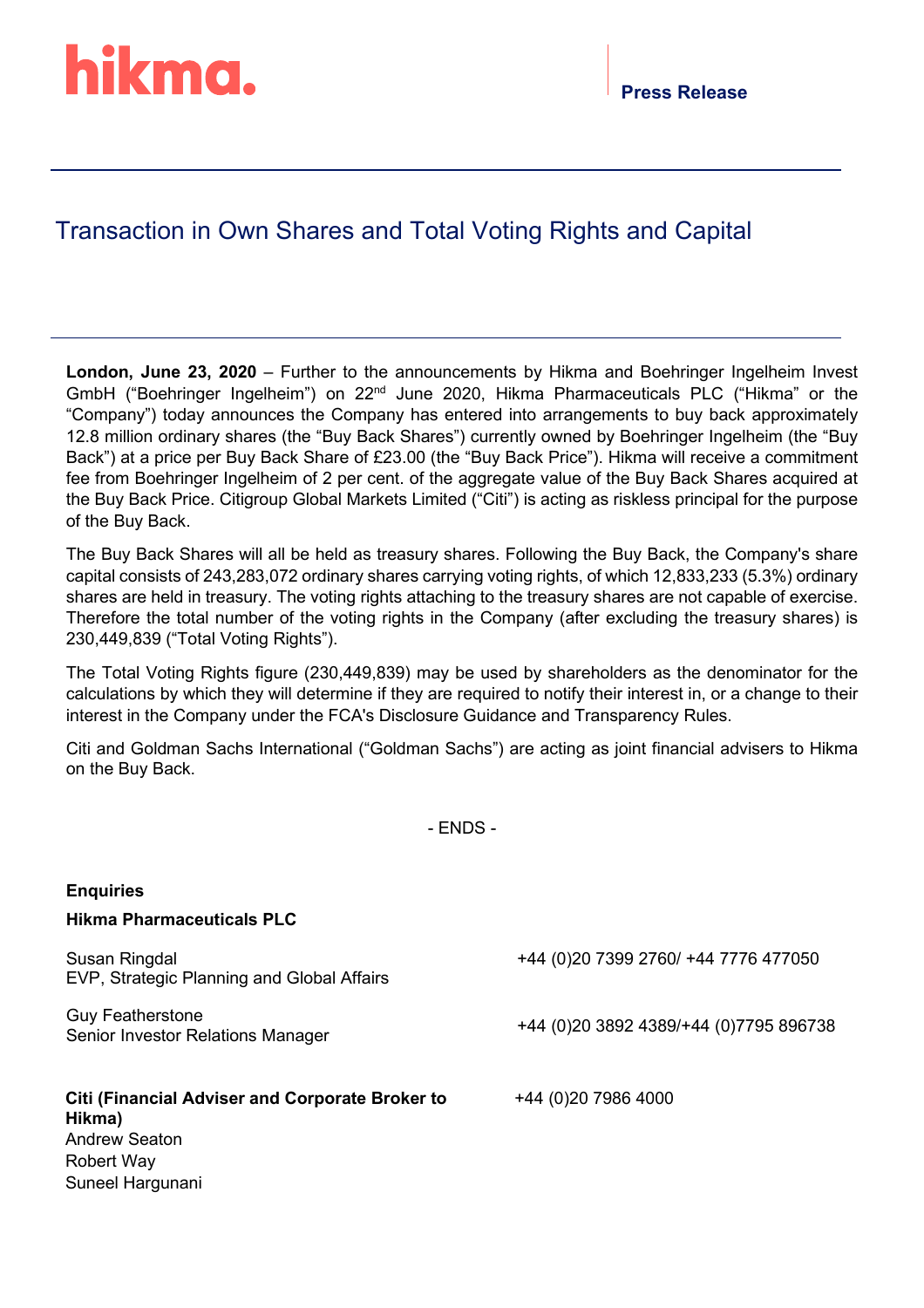

**Goldman Sachs (Financial Adviser to Hikma)** +44 (0)20 7774 1000

Robert King John Wilkinson Christoph Stanger

**Teneo (Public Relations Adviser to Hikma)** Charles Armitstead +44 (0)7703 330 269 Camilla Cunningham +44 (0)7464 982 426

#### **About Hikma**

Hikma Pharmaceuticals PLC (LSE: HIK) (NASDAQ Dubai: HIK) (OTC: HKMPY) (LEI:549300BNS685UXH4JI75) (rated Ba1/stable Moody's and BB+/positive S&P)

Hikma helps put better health within reach every day for millions of people in more than 50 countries around the world. For more than 40 years, we've been creating high-quality medicines and making them accessible to the people who need them. Headquartered in the UK, we are a global company with a local presence across the United States (US), the Middle East and North Africa (MENA) and Europe, and we use our unique insight and expertise to transform cutting-edge science into innovative solutions that transform people's lives. We're committed to our customers, and the people they care for, and by thinking creatively and acting practically, we provide them with a broad range of branded and non-branded generic medicines. Together, our 8,600 colleagues are helping to shape a healthier world that enriches all our communities. We are a leading licensing partner, and through our venture capital arm, are helping bring innovative health technologies to people around the world. For more information, please visit: www.hikma.com

©2020 Hikma Pharmaceuticals PLC. All rights reserved.

#### **Disclaimer**

Citi, which is authorised by the Prudential Regulation Authority and regulated in the UK by the Financial Conduct Authority and the Prudential Regulation Authority is acting as financial adviser and corporate broker to Hikma and for no one else in connection with the Buy Back and other matters described in this announcement, and will not be responsible to anyone other than Hikma for providing the protections afforded to its clients nor for providing advice in relation to the Buy Back or any other matters referred to in this announcement. Neither Citi nor any of its affiliates, directors or employees owes or accepts any duty, liability or responsibility whatsoever (whether direct or indirect, consequential, whether in contract, tort, in delict, under statute or otherwise) to any person who is not a client of Citi in connection with this announcement, any statement contained herein, the Buy Back or otherwise.

Goldman Sachs, which is authorised by the Prudential Regulation Authority and regulated by the Financial Conduct Authority and the Prudential Regulation Authority in the United Kingdom, is acting as financial adviser to Hikma and no one else in connection with the Buy Back and will not be responsible to anyone other than Hikma for providing the protections afforded to clients of Goldman Sachs International or for providing advice in connection with the Buy Back or in this Announcement or any transaction or arrangement referred to herein.